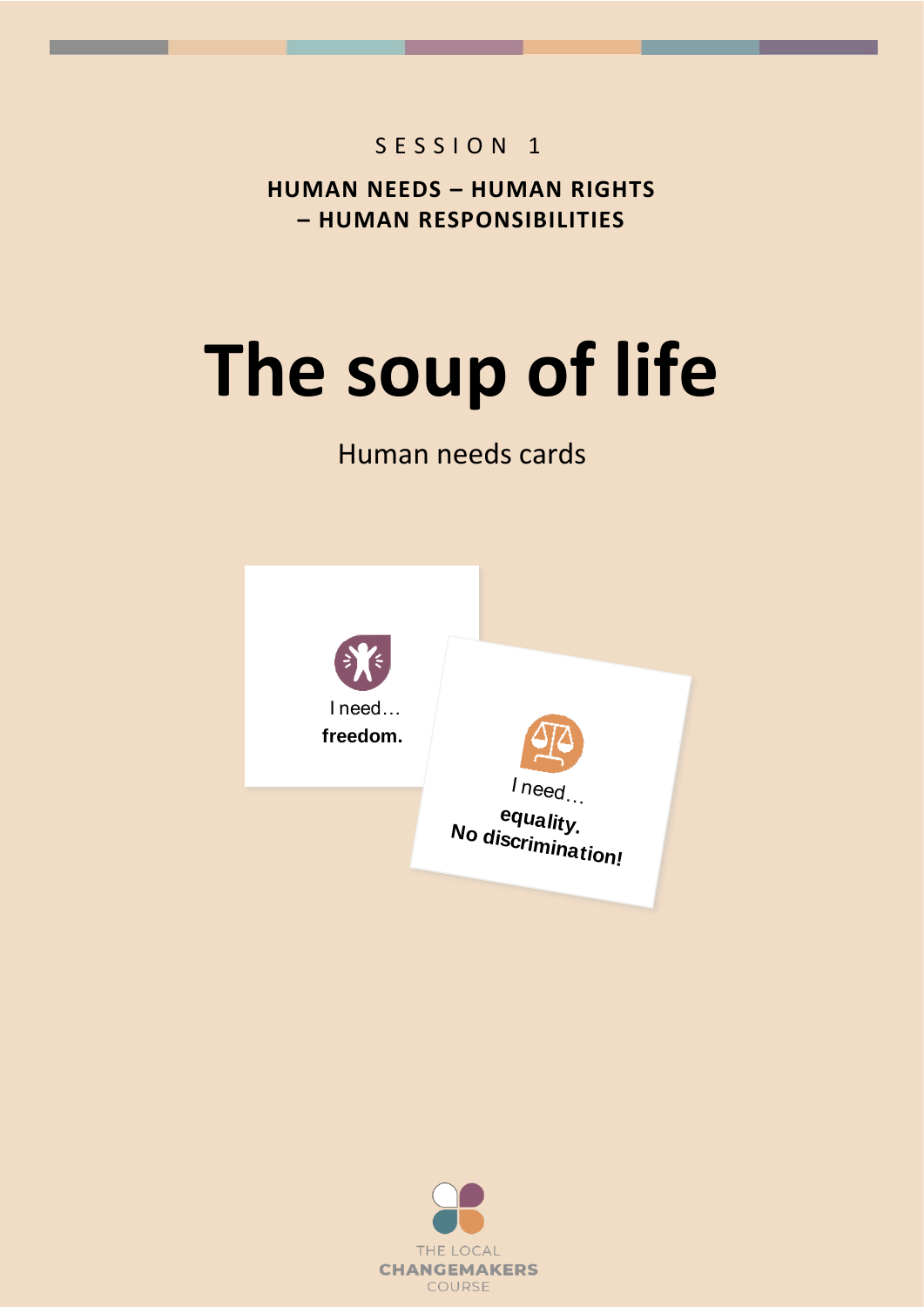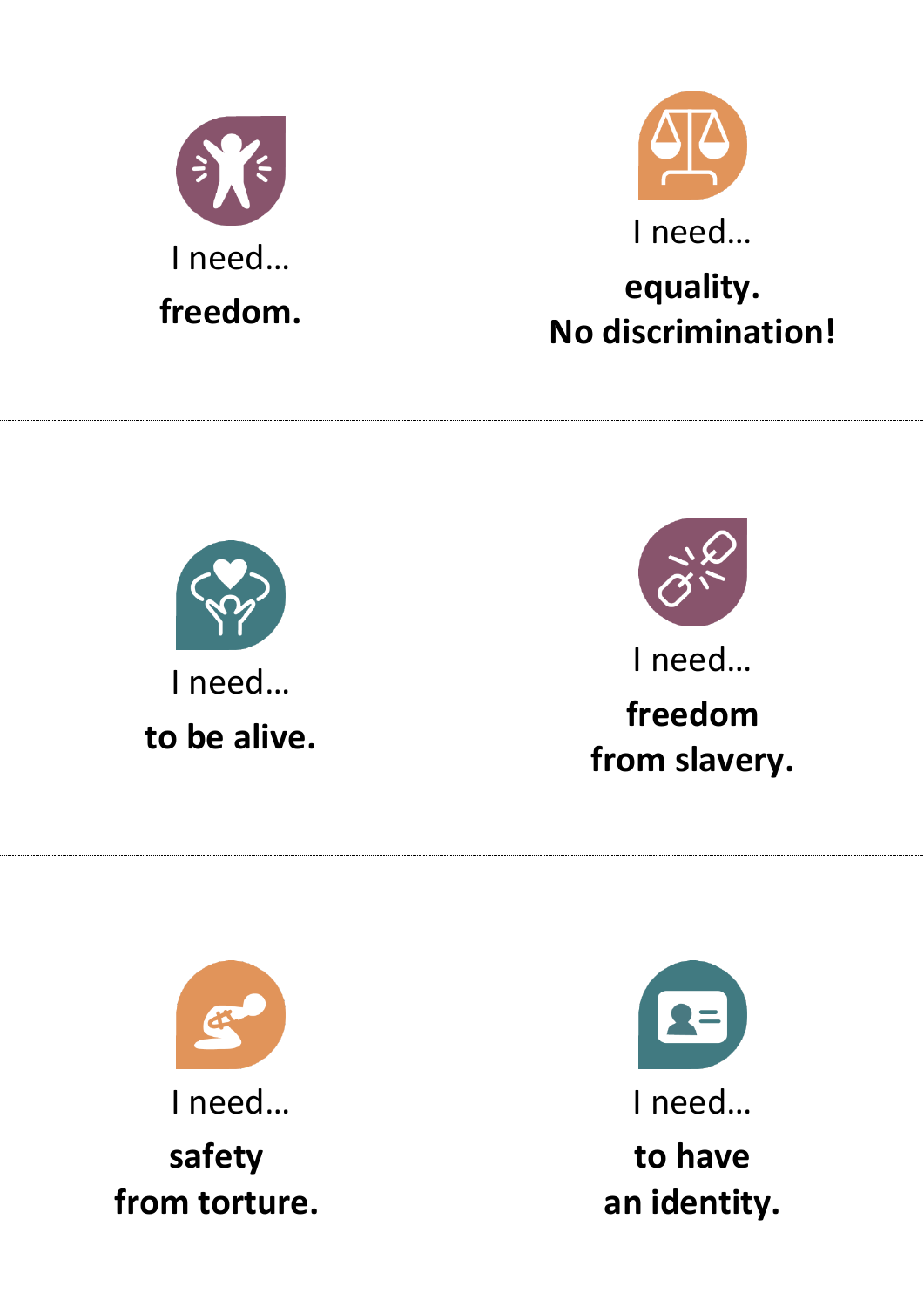

I need…

**the law to treat me equally and fairly.**



I need…

**protection when I am treated wrongly.**



I need…

**safety from arbitrary arrest and unjust punishment.**



I need… **trials to be fair and public.**

I need… **to be considered innocent until proven guilty.**

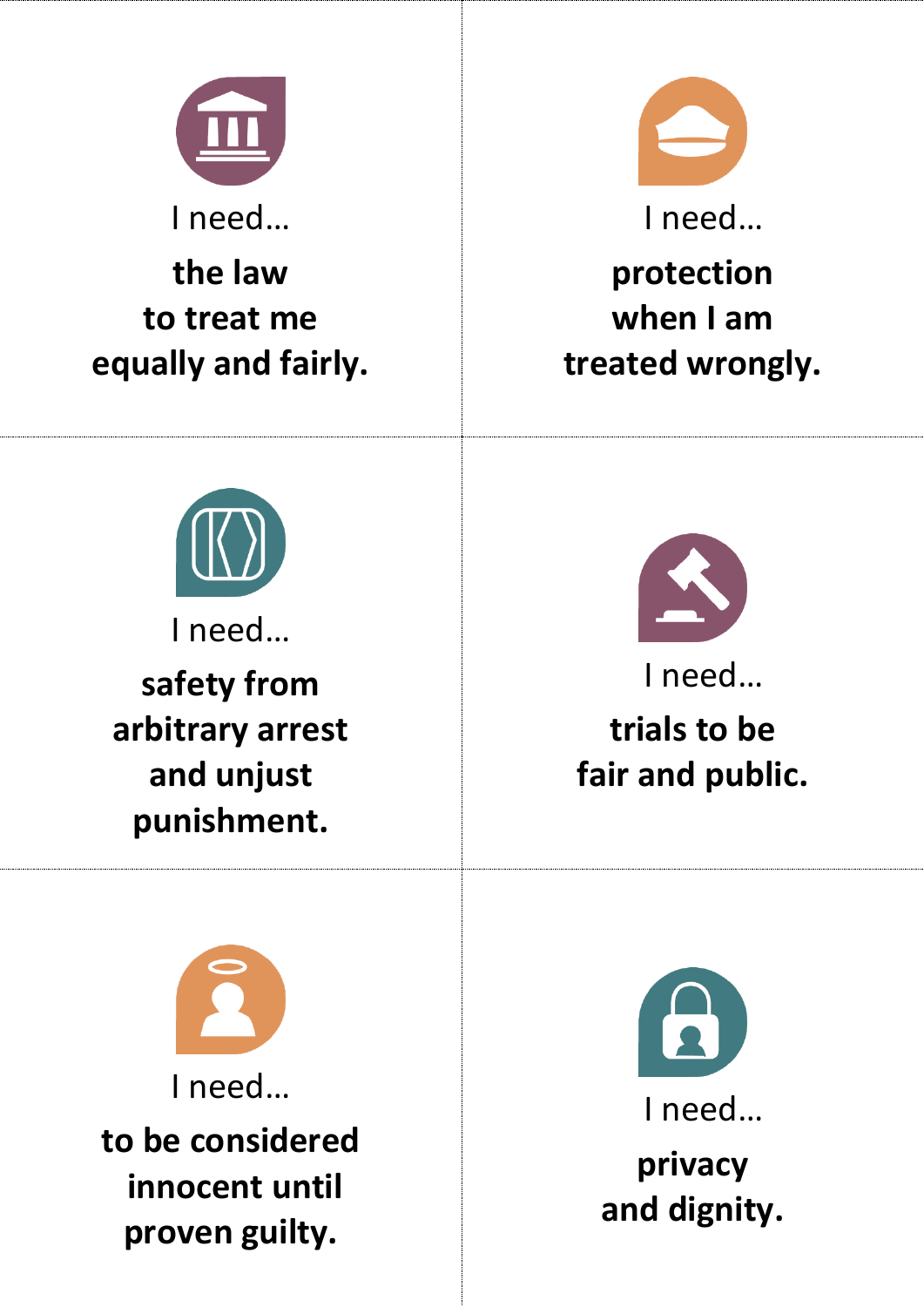

I need…

**to be allowed to move around freely.**



I need… **to be allowed to flee from danger.**





**to be allowed to marry and have children if I want**.



I need…

**the same rights for men and women in the family.**



I need…

**to own my things**.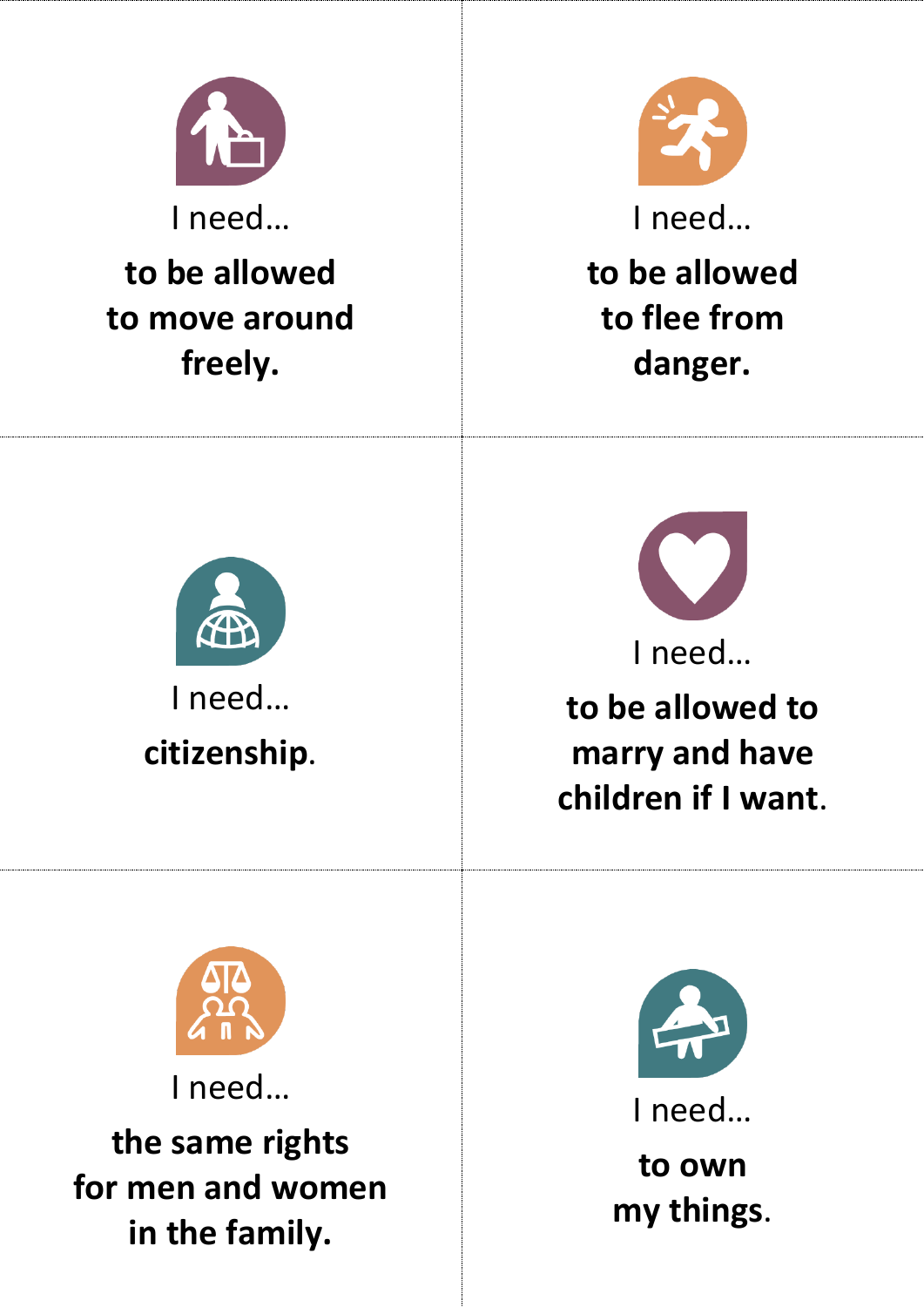

I need…

## **to be allowed to think for myself.**



**to be allowed to have and practice my religion/beliefs.**



I need…

**to be allowed to change my religion/beliefs if my conscience dictates.**



I need…

**to be allowed to have opinions and share them with others.**



I need…

**access to information.**



I need… **to meet people, join and organise groups.**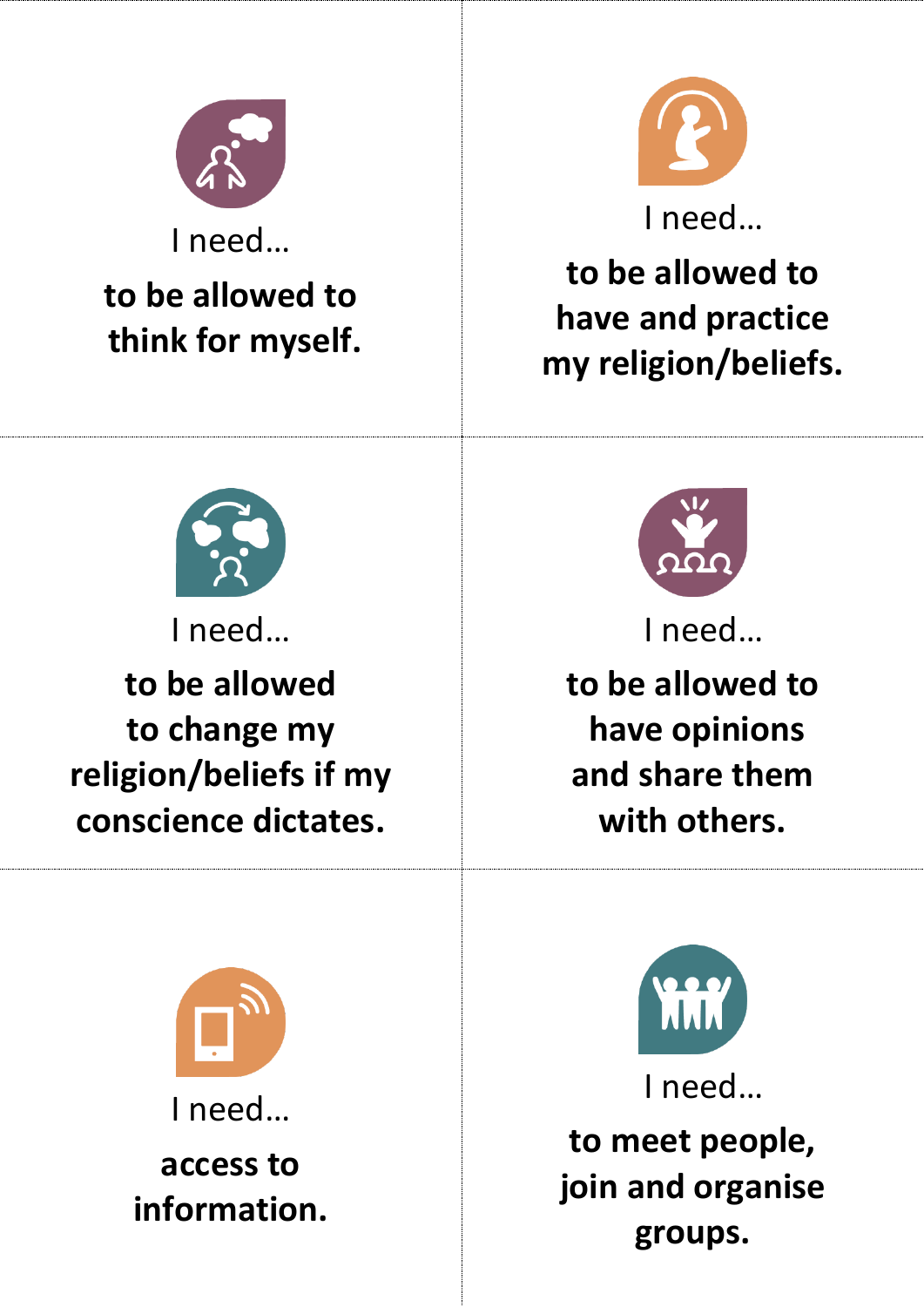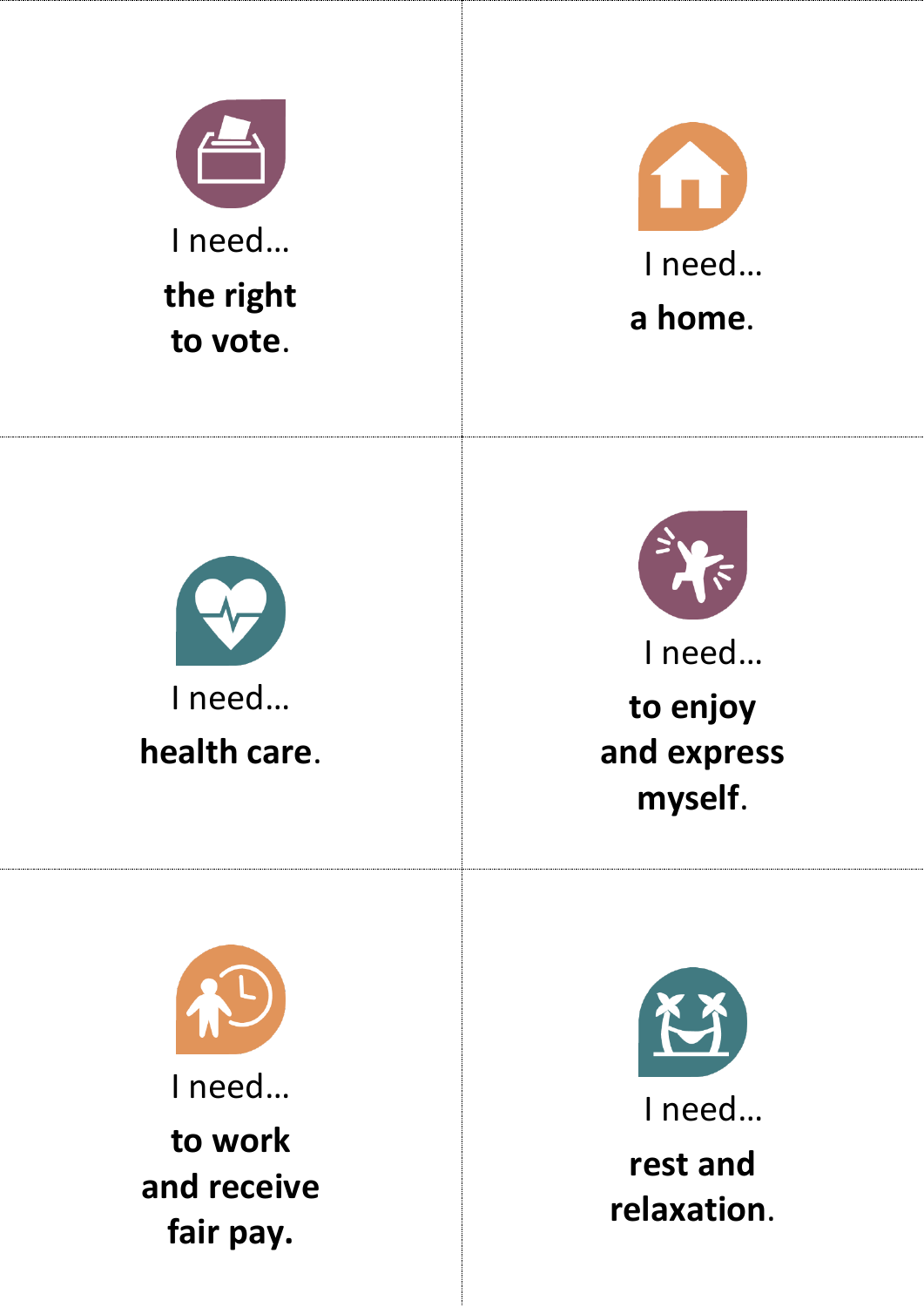